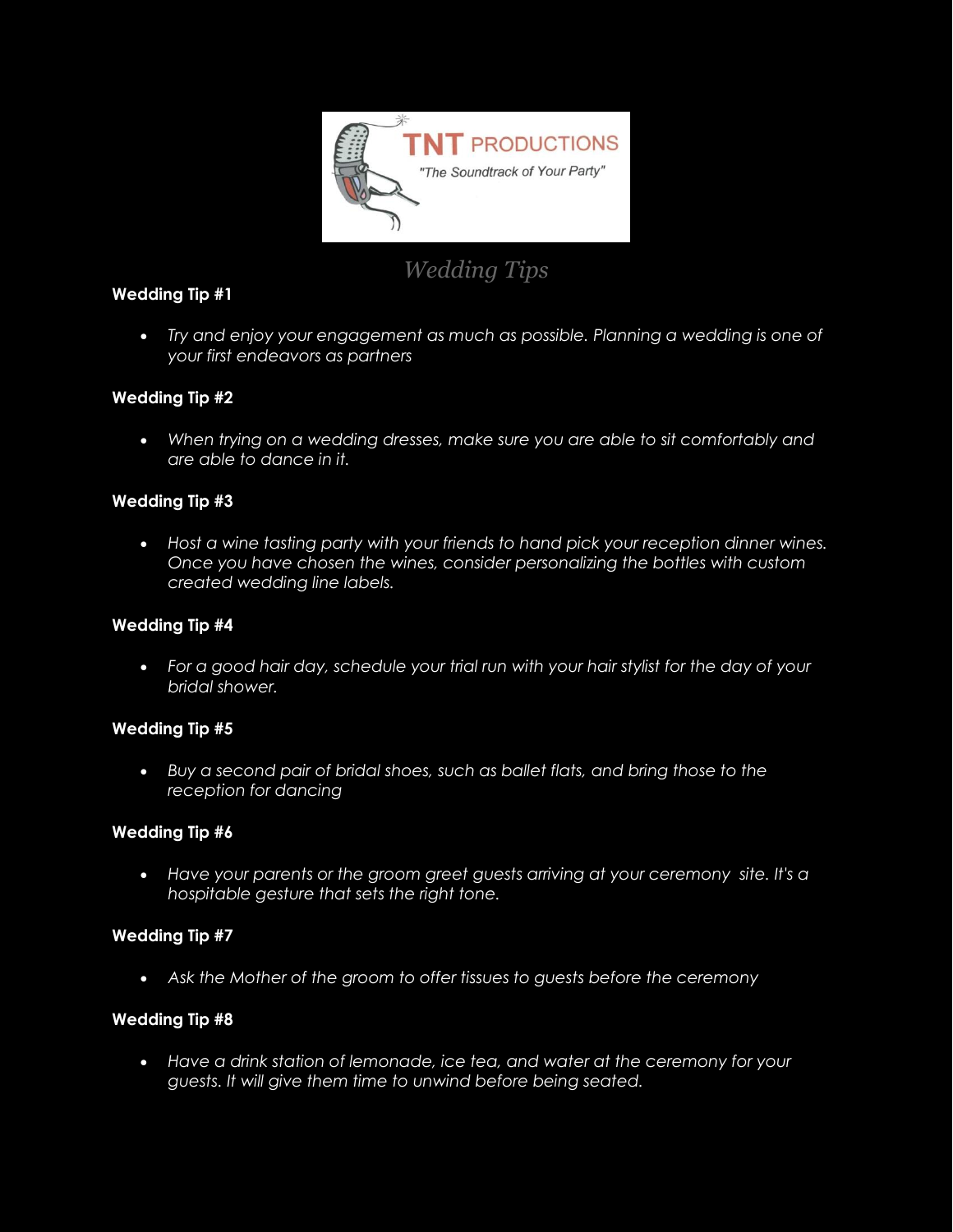#### **Wedding Tip #9**

 *For an exit that won't soon be forgotten: Follow a charming country tradition and have guests form two parallel lines and make an arch with their arms. Run through the arch for a great photo op.*

# **Wedding Tip #10**

 *Scuff the soles of your bridal shoes (sandpaper works well) to prevent you from slipping on the driveway, aisle, or stairs.*

# **Wedding Tip #11**

• Request a private showing of your reception room before guests are invited in. You'll *have a few moments of quiet time while you get a sneak preview of your cake, centerpieces, and table settings*

#### **Wedding Tip #12**

*Practice dancing in your dress after the ceremony and before the first dance*

#### **Wedding Tip #13**

 *Use wishing stones. Set a bowl full of stones on the table as guests sign in and pick up their place card. Have them take a stone and make a wish for you before placing it in a second bowl. Let them know you will be adding the wishing stones to a home garden.*

#### **Wedding Tip #14**

• Instead of using numbers for table assignments, chose words such as the "love" table, *the "honor" table, or the "cherish" table.*

#### **Wedding Tip #15**

 *If you are expecting children to attend your reception, set aside a special table for them complete with balloons, crayons, puzzles, and activities.*

#### **Wedding Tip #16**

 *If you are marrying into a family that speaks a language other than English fluently, learn how to say "welcome" in that language and greet them at your reception*

#### **Wedding Tip #17**

 *Start off your reception with your first dance. This breaks the ice right away and creates a more relaxed atmosphere*